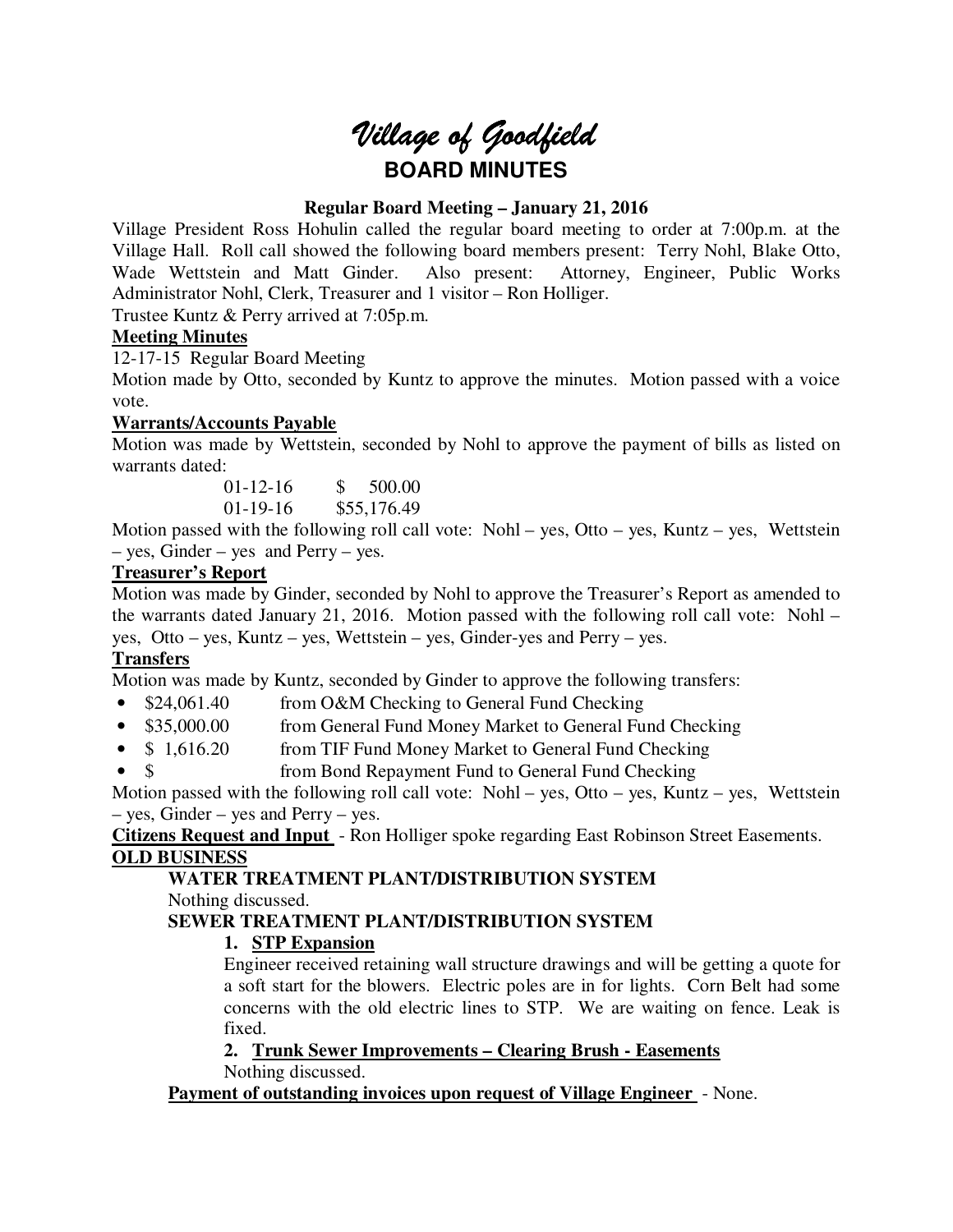## **Goodfield Business Park**

Nothing discussed.

## **Acquisition of decommissioned Ameren Substation**

PDC tested substation site and it is below regulatory limits. Ameren got draft deed and title work to Attorney Ierulli. We should be able to close by the end of the month. Motion was made by Kuntz, seconded by Ginder to approve Ordinance #16-01, an ordinance authorizing the purchase of Real Property. Motion passed with the following roll call vote: Nohl – yes, Otto – yes, Kuntz – yes, Wettstein – yes, Ginder yes and Perry – yes.

#### **Possible Annexation**

Nothing discussed.

**ADDWC Recycling** 

Nothing discussed.

## **East Robinson Street – Right of Way**

Engineer Yockey will have information to Attorney Ierulli by the end of January. Engineer would like to have driveway improvement plans ready next month and put it out for bids in March.

Ron Holliger told the Board the Right of Way covers the entire street of the property. Ron also said there was never a petition to annex because the Village just said you are in. He also asked, "Were there any easements obtained when the sewer was installed?"

Engineer Yockey advised that when the proposed trunk main repairs are done the sewer under East Robinson Street would be included. A small lift station and force main on the south side of Robinson would alleviate the problem. This reinforces the reason the Village needs to obtain these Right of Ways.

Ron Holliger asked if we could replace culvert running under his driveway. As of now it is a 4" culvert. Engineer will look into it. PWA Nohl said there are 2 other culverts East of Center Street.

# **Building Permit Changes**  Nothing discussed. **Watermain Extension**  EPA permit came in for the Hoerr Watermain Extension. **Fuel for Tower II**  PWA Nohl has not heard from Nicor yet. **Skybeam (DTN) Agreement**  Attorney Ierulli sent letter to cancel agreement. **NEW BUSINESS Surplus Equipment**  PTO Generator owned by the Village is hardly ever used. Congerville does not have a generator. PWA Nohl asked if we could loan generator to Congerville. **Schedule Committee Meetings**  None scheduled. **Municipal Calendar**

Completed.